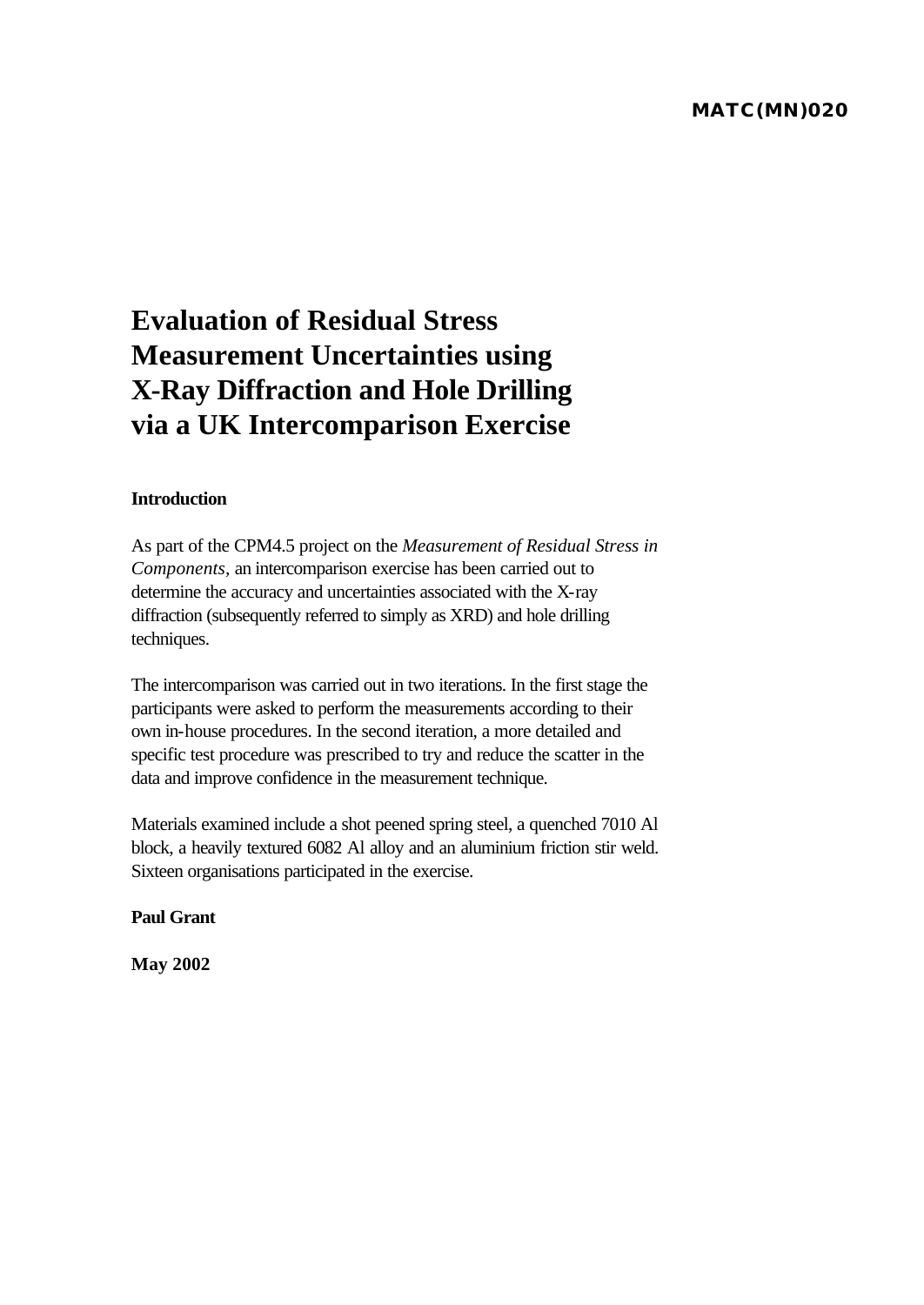## **Materials Examined**

Two materials were examined in the first iteration – a CCr3 spring steel and a quenched 7010 aluminium alloy. Half of the steel was shot peened giving a total of three stress states. Both materials were examined via XRD and hole drilling. In the second iteration, the same block of shot peened material was passed amongst the participating XRD laboratories, together with a heavily textured 6082 aluminium alloy. The hole drilling laboratories re-evaluated the shot peened steel with the surface preparation carried out at NPL, together with an aluminium friction stir weld.

## **X-Ray Diffraction Results**

#### *First iteration*

Twelve organisations participated in the first iteration of the XRD exercise. Six different X-ray machines were used in the exercise. Around half of the participants used position sensitive detectors (PSD), which makes the measurement quicker. In this first iteration, the laboratories were asked to follow their usual in-house procedures, and all chose to use a  $CrK\alpha$  anode, which is generally considered to be the most appropriate to use. No specifications were given to the participants as to how to treat the data once it had been collected.

Figures 1-3 show the results for all laboratories on the three materials studied.



**Fig 1: XRD results on the spring steel in the AS RECEIVED condition (1st iteration)**



**Fig 2: XRD results on the spring steel in the SHOT PEENED condition (1st iteration)**



**Fig 3: XRD results on the Quenched Aluminium specimen (1st iteration)**

This first iteration of the XRD exercise helped to identify some important deficiencies in the measurement procedures of certain laboratories, particularly related to the calibration of equipment and experimental set-up.

#### *Second iteration*

In the second iteration of the XRD exercise, repeat measurements were carried out on the quenched aluminium block from the first iteration, together with new measurements on a heavily textured 6082 aluminium alloy. In this case the same sample of material was tested by each of the Labs, thus eliminating the material variability from the measurements. Only one measurement location was examined for each material, but participants were asked to make a number of repeat measurements at that location to get some indication of their repeatability. Results are shown in figures 4 and 5.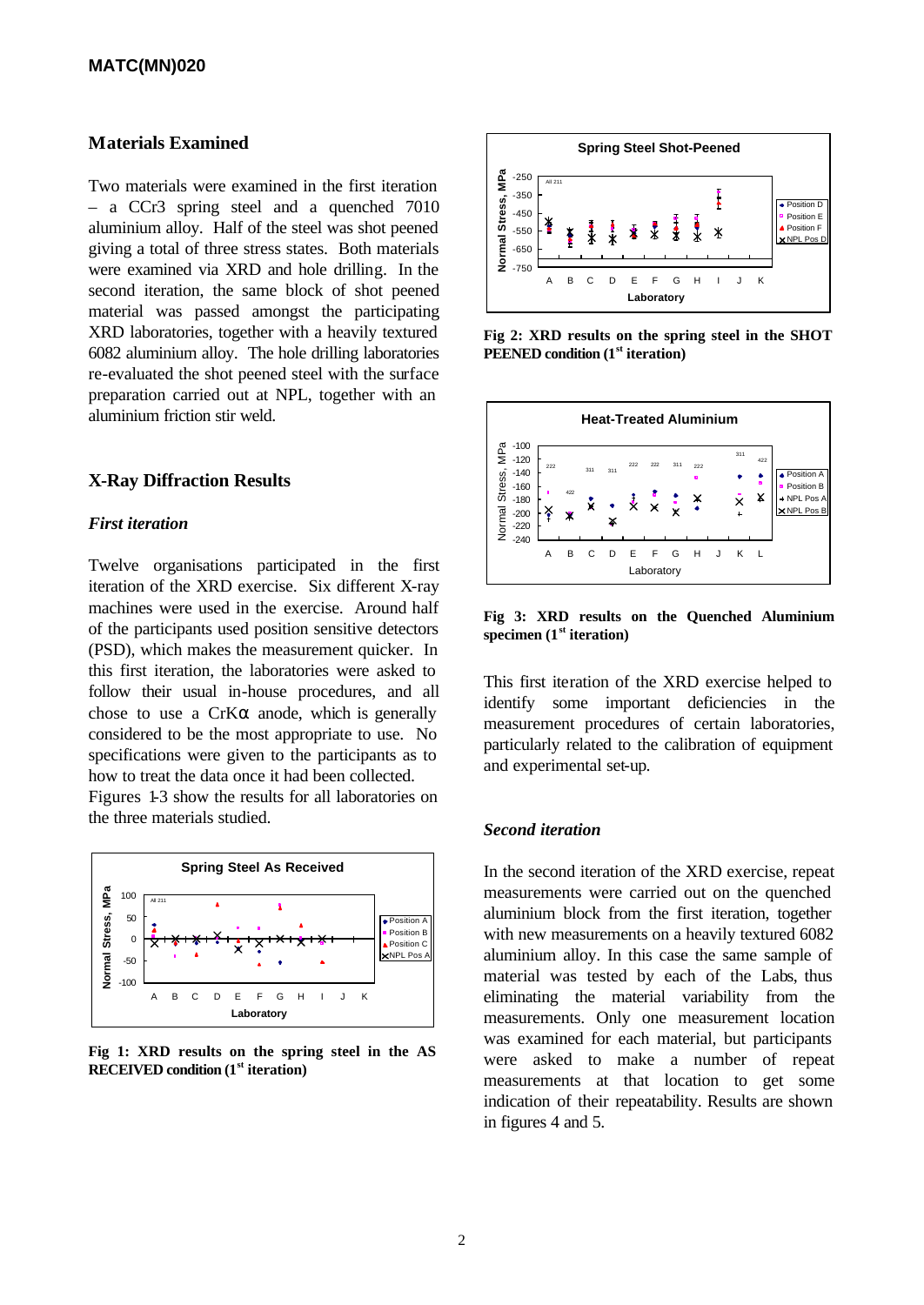

**Fig 4: XRD Residual Stress measurements conducted on the same 7010 Al specimen, showing the scatter from repeat measurements and the average value for each Lab**



**Fig 5: XRD Residual Stress measurements conducted on the 6082 alloy, showing the scatter from repeat measurements and the average value for each laboratory**

Results from the second iteration generally show good repeatability with much reduced scatter compared with the first iteration – but the effect of material variability has been removed by using the same sample for all laboratories. The exercise has highlighted significant problems with a couple of the Labs whose measurements were considerably different than the majority reported.

#### *Comparison of first and second iteration*

Only the quenched 7010 aluminium alloy was examined in both iterations of the exercise, and the results are summarised in the table below.

| 1 <sup>st</sup> Iteration                     |                      |                                | $2nd$ Iteration                                                             |                      |                                   |  |
|-----------------------------------------------|----------------------|--------------------------------|-----------------------------------------------------------------------------|----------------------|-----------------------------------|--|
| Lab<br>ID                                     | Lab<br>Mean<br>(MPa) | Dev. from<br>pop mean<br>(MPa) | Lab<br>ID                                                                   | Lab<br>Mean<br>(MPa) | Dev.<br>from pop<br>mean<br>(MPa) |  |
| A                                             | $-187$               | -8                             | F                                                                           | $-190$               | 7                                 |  |
| В                                             | $-202$               | $-23$                          | E                                                                           | $-196$               | 1                                 |  |
| $\mathbf C$                                   | $-186$               | $-7$                           | D                                                                           | -197                 | $\Omega$                          |  |
| D                                             | $-204$               | $-25$                          | A                                                                           | $-170$               | 27                                |  |
| E                                             | $-179$               | $\mathbf{0}$                   | $\mathbf C$                                                                 | $-204$               | $-7$                              |  |
| F                                             | $-172$               | 7                              |                                                                             |                      |                                   |  |
| G                                             | $-180$               | $-1$                           | В                                                                           | $-192$               | 5                                 |  |
| Н                                             | $-171$               | 8                              | G                                                                           | $-176$               | 21                                |  |
| I                                             |                      |                                |                                                                             |                      |                                   |  |
| $\mathbf{J}$                                  | $-160$               | 19                             | Н                                                                           | $-257$               | $-60$                             |  |
| K                                             | $-151$               | 28                             |                                                                             |                      |                                   |  |
| Population mean = $-179 \pm 20$<br><b>MPa</b> |                      |                                | Population mean = $-197 \pm$<br>25 MPa<br>excl Lab H = -188 $\pm$<br>12 MPa |                      |                                   |  |

**Table 1: Comparison of the data from the two iterations on the quenched Al sample**

The mean value from the first iteration is slightly lower than that measured in the second iteration but the standard deviation and scatter in the data is reduced from  $\pm$  20 MPa to  $\pm$  12 MPa. This improvement is likely to be due to a combination of factors including the elimination of material variability and improved measurement practice. Only 2 organisations (identified as D,A and J,H) failed to show real improvements in the quality of the measurements.

Results from this exercise, in addition to extensive sensitivity parameter tests carried out elsewhere have been used to develop an *NPL Measurement Good Practice Guide on the Measurement of Residual Stresses by X-ray Diffraction* [2].

#### **Hole Drilling Results**

#### *First iteration*

Eight organisations were involved in the hole drilling study, although not all laboratories carried out every measurement. Measurements were carried out at the same locations as the XRD, but on different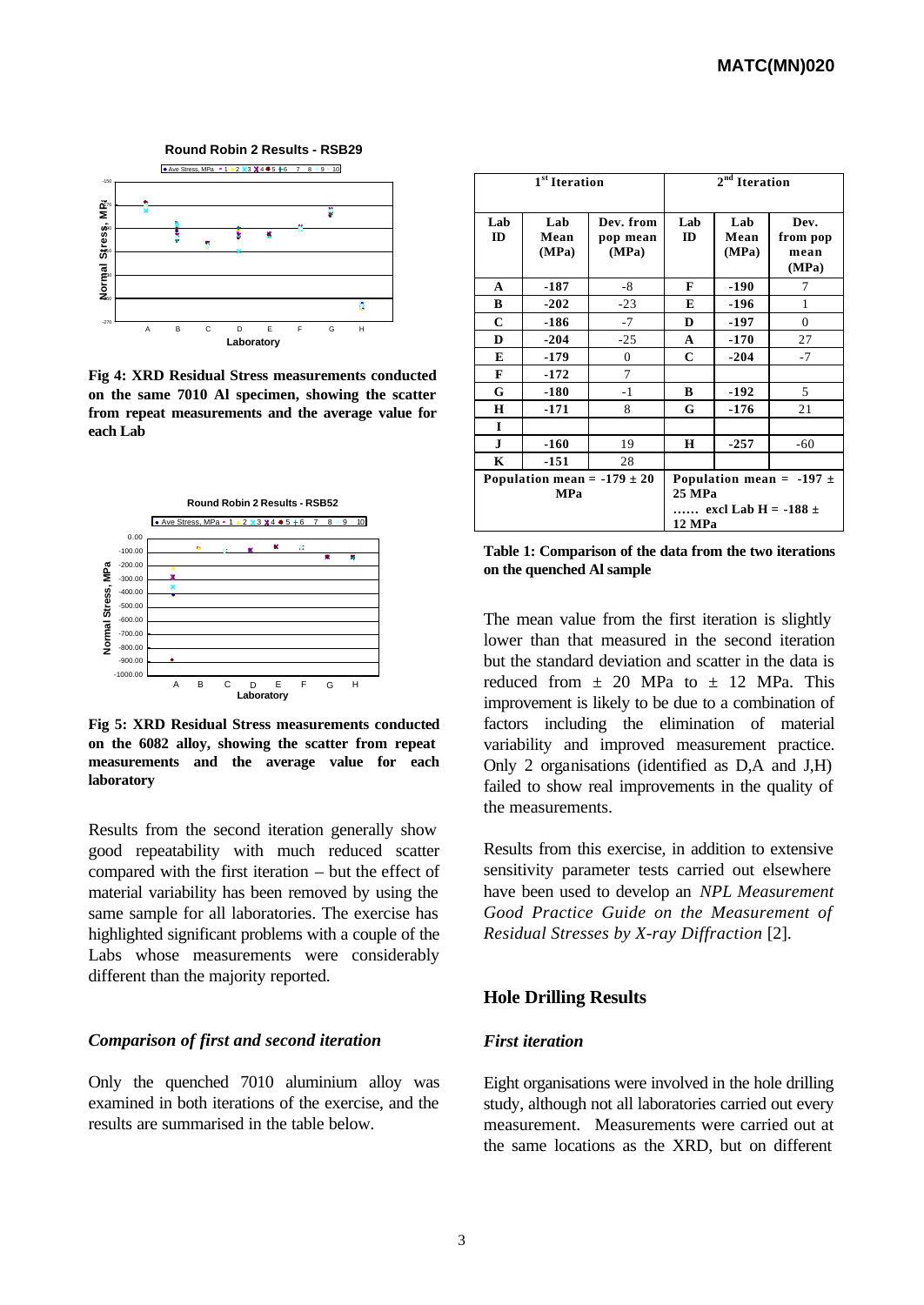samples although some reference XRD was obtained on the hole drilling specimens for a direct comparison between the techniques on the same material and at the same location.

The purpose of this first iteration was to allow the organisations to carry out the measurements according to their individual procedures. Stress profiles for the spring steel are presented in figures 6 and 7 for the as-received and shot peened conditions respectively.



**Fig 6: Profile of residual stress vs depth for the asreceived steel.**

There is some uncertainty in the early part of the stress profile (in the first few depth increments), but generally, within the experimental error associated with the technique, the results are in reasonable agreement.



**Fig 7: Profile of residual stress vs depth for the shotpeened steel**

Figure 7, above, compares the residual stress profiles at position D on the shot-peened steel. Very few labs obtained the expected stress profile. In order to separate out the effect of the different analysis methods used, Figures 8 and 9 show the individual calculated stress profiles grouped according to the EUS (*Equivalent Uniform Stress*) and *integral* analysis methods.



**Fig 8: Profile of residual stress vs depth for the shotpeened steel for laboratories that used the EUS method.**



**Fig 9: Profile of residual stress vs depth for the shotpeened steel for laboratories that used the integral method.**

It is clear that the two analysis techniques produce significantly different stress profiles and there is strong evidence to recommend that for this highly non-uniform stress profile the integral method should be used for analysing the data.



**Fig 10: Profile of residual stress vs depth for the heattreated aluminium**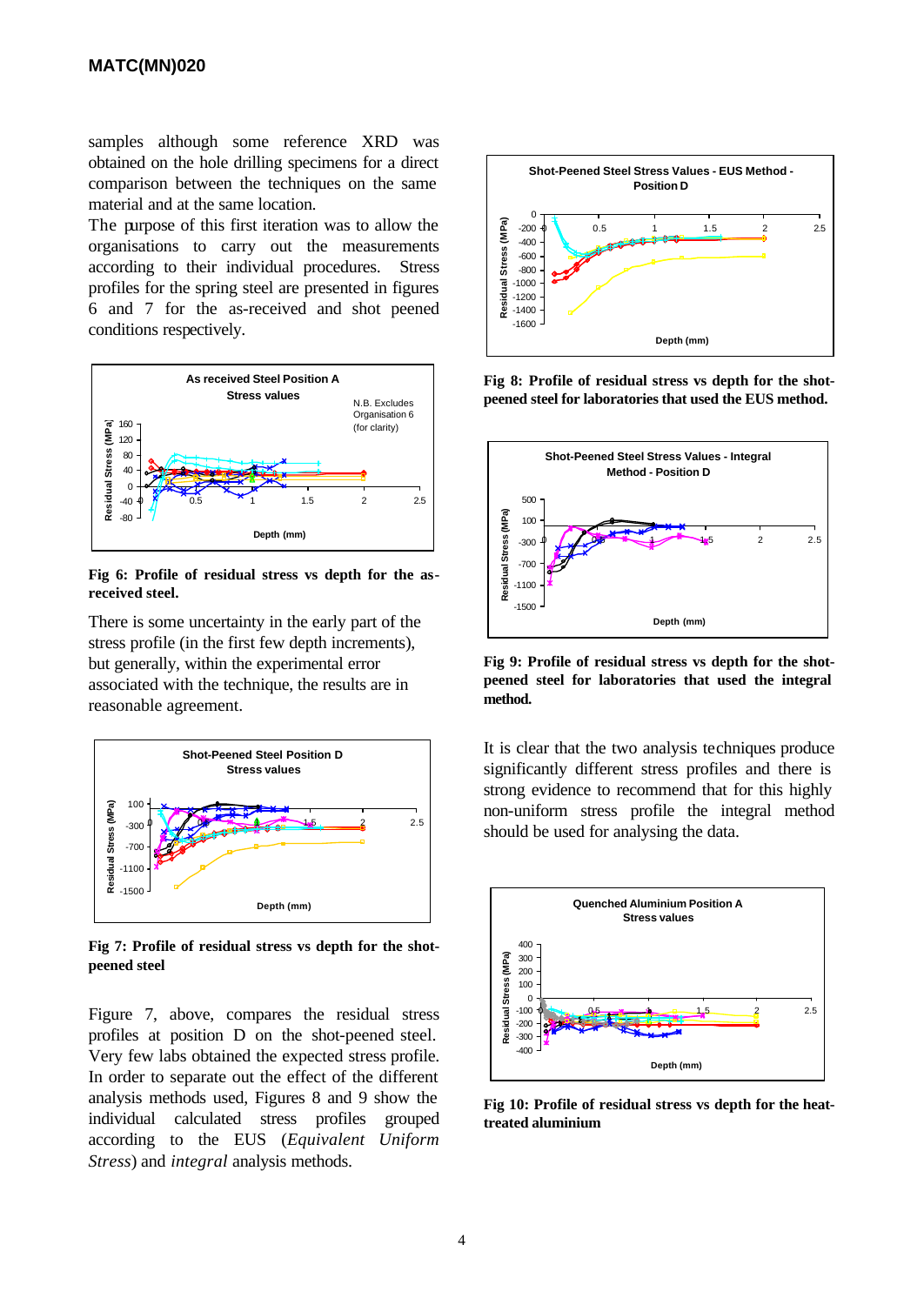The results for the quenched aluminium, shown in figure 10, show a fairly constant compressive stress over the range of depths, but once again there is some disparity close to the surface – these stresses vary from –100 MPa to –350 MPa.

## *Second iteration*

To try and reduce the uncertainty and scatter in the hole drilling data, a repeat exercise was carried out on the shot peened steel specimens previously used in the XRD exercise. In this case, surface preparation of each block was carried out at NPL to a standard procedure prior to distribution to eliminate the effect of surface preparation on subsequent results. In addition, an aluminium friction stir weld was also examined. The gauge locations and directions were clearly indicated so that direct comparisons of individual strain readings could be made.



**Fig 11: Profile of residual stress vs depth for the shotpeened steel (2nd iteration)**

Figure 11 shows the profiles obtained for the shot peened steel in the second iteration. A comparison can be made between Figures 11 and 7. Generally the scatter in the data is considerably reduced compared to that presented in the first iteration. This is due to two factors: firstly, a more closely defined measurement procedure was followed, and secondly, all but one laboratory used an implementation of the Integral method to determine the stress profile.

The data for the friction stir weld specimen (figure 12) is reasonably consistent despite the widely



varying strain values, but there are inconsistencies

**Fig 12: Profile of residual stress vs depth for the Al friction stir weld (2nd iteration)**

It is clear, therefore, that hole drilling, when applied with care, can be a repeatable and accurate method of measuring residual stress. However care must be exercised with measurement of depth increments, particularly first depth increments. In addition, it is recommended that the *integral* method be applied to strain data reduction.

#### *Comparison of first and second iteration*

Table 2 shows a comparison of the **strain gauge data** from the two iterations for the shot peened steel. This was the only material examined in both iterations. Apart from Lab 2, there is greatly reduced scatter in the data for the second iteration and better agreement between the magnitudes of the strains measured. This is almost certainly due to the controlled surface preparation, clearer instructions and improved measurement practice as a result of the experience gained from the first iteration.

| <b>SHOT PEENED STEEL</b> |                                   |           |        |                                   |           |      |  |  |  |
|--------------------------|-----------------------------------|-----------|--------|-----------------------------------|-----------|------|--|--|--|
|                          | 2 <sup>nd</sup> Iteration (Pos A) |           |        | 1 <sup>st</sup> Iteration (Pos D) |           |      |  |  |  |
| Lab                      | Mean                              | Rang      | Rang   | Mean                              | Rang      | Rang |  |  |  |
| ID                       | $(\mu e)$                         | e         | e      | $(\mu e)$                         | e         | e    |  |  |  |
|                          |                                   | $(\mu e)$ | $(\%)$ |                                   | $(\mu e)$ | (%)  |  |  |  |
| 1                        | 351                               | 19        | 5      | 396                               | 53        | 13   |  |  |  |
| 2                        | 227                               | 13        |        | 203                               | 95        | 47   |  |  |  |
| 3                        | 290                               | 113       | 39     | 176                               | 42        | 23   |  |  |  |
| 4                        | 289                               | 15        | 5      | 307                               | 32        | 10   |  |  |  |
| 5                        | 245                               | 12        | 5      | 269                               | 297       | 110  |  |  |  |
| 6                        |                                   |           |        | 235                               | 35        | 15   |  |  |  |
| 7                        |                                   |           |        | 190                               | 13        |      |  |  |  |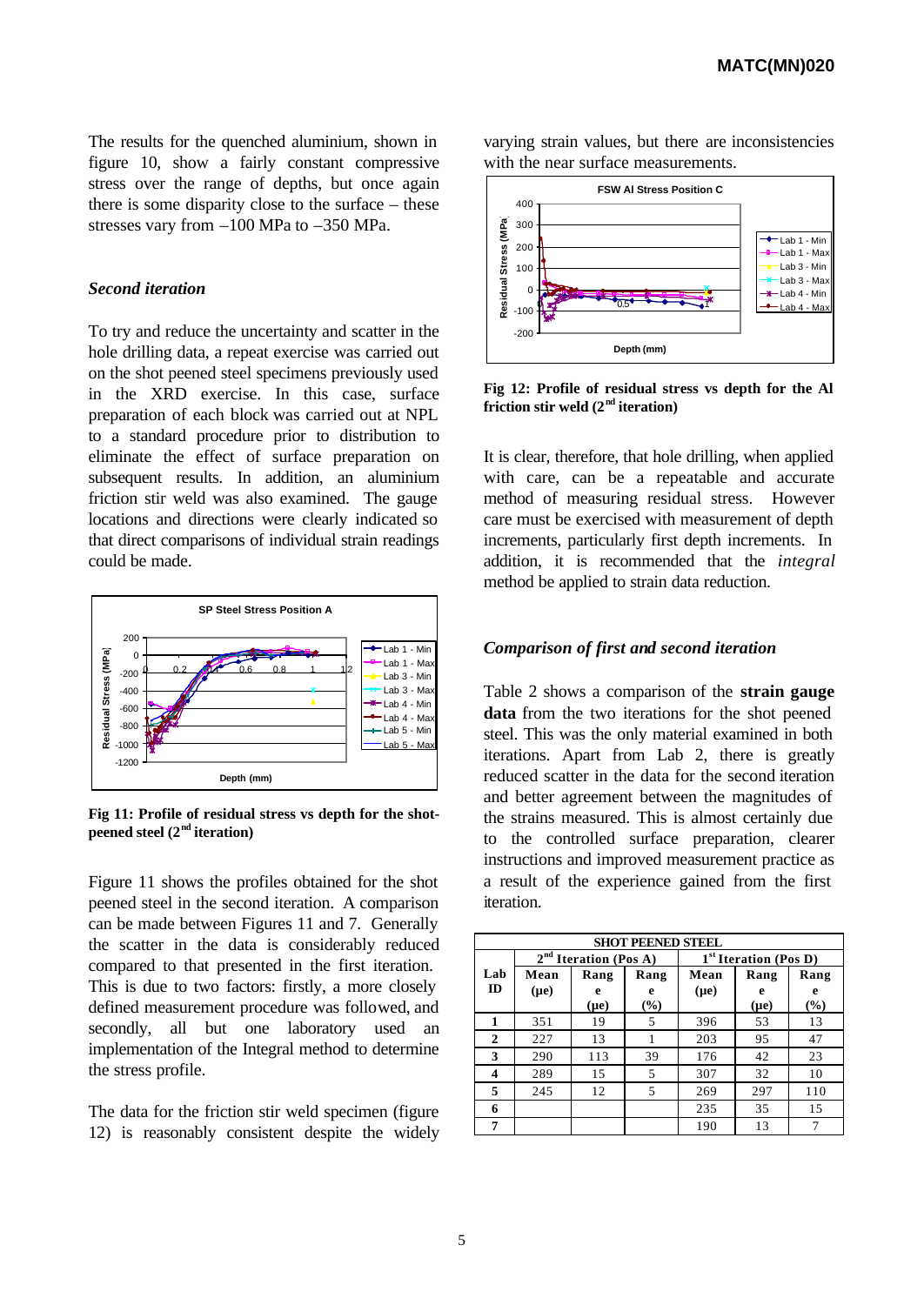**Table 2: Comparison of shot peened strain data from the two iterations**

## **Comparison of the XRD and Hole Drilling data**

It is difficult to make direct comparisons of the XRD and hole drilling tests because the techniques themselves are very different and the representative volume of material examined is also significantly different. The XRD is essentially a surface technique with typical penetration depths of 5 µm, 15 µm and 50 µm for titanium, steel and Al respectively and depth resolutions of 10-20 µm. In most cases for hole drilling the first depth increment was of the order of 0.1 mm.

General conclusions from the exercise are that the hole drilling results showed greater scatter in the results compared to the XRD, although the values for the as received spring steel and quenched aluminium were not significantly different than the XRD. Qualitatively, the results from the two techniques were in good agreement - of the same magnitude and sign.

The hole drilling results for the shot peened surface tended to over-estimate the compressive stress compared with XRD (~ -800MPa cf –535 MPa for the XRD), but the results from the quenched aluminium were in excellent agreement (~ - 170MPa cf –180 MPa for the XRD).

## **Uncertainty Evaluation**

It is good practice in any measurement to quote the uncertainties associated with the measurement itself. The potential sources of uncertainty for both techniques were identified by the laboratories that participated in the intercomparison exercise. The basic procedure for determining uncertainties can be broken down into a number of steps:

> 1: Identify the parameters for which the uncertainty is to be estimated 2: Identify all sources of uncertainty in the test

- 3: Classify all type of uncertainties
- 4: Estimate the sensitivity coefficient and
- standard uncertainty for each major source
- 5: Compute the combined uncertainty
- 6: Compute the expanded uncertainty
- 7: Report results

## *XRD Technique*

The sources of uncertainty in the XRD technique have been evaluated through a series of sensitivity tests [1] and the intercomparison exercise previously reported. Details are summarised in Table 3.

| Source of uncertainty                | Value    | Probability<br><b>Distribution</b> | Divisor<br>d, | c,       | Us<br>+MPa |
|--------------------------------------|----------|------------------------------------|---------------|----------|------------|
| Repeatability of<br>measurement      | +4.1MPa  | Normal                             | 1             | 1        | 1.3        |
| Modulus of elasticity                | $+5%$    | Rectangular                        | $\sqrt{3}$    | $\sigma$ | 15.8       |
| $\sin^2\psi$ fit                     | $+27MPa$ | Rectangular                        | $\sqrt{3}$    | 1        | 15.6       |
| Combined standard<br>uncertainty, uc |          | Normal                             |               |          | 22.2       |
| Expanded uncertainty (K us)          |          | Normal<br>(K=2)                    |               |          | 44.4       |

**Table 3: Uncertainty evaluation for spring steel**

For further information on this uncertainty analysis, refer to the *NPL Good Practice Guide No. 52* [2].

## *Hole Drilling Technique*

Unlike the XRD technique, it is rare to consider in detail the uncertainties associated with the hole drilling technique, as many practitioners believe the method to be more qualitative than quantitative. However, it is possible to make some estimate of the associated uncertainties, an approach which should be encouraged as it can help identify which experimental parameters are likely to give rise to the greatest uncertainty. The main sources of uncertainty in the hole drilling technique have therefore been identified as:

• **Operator skill**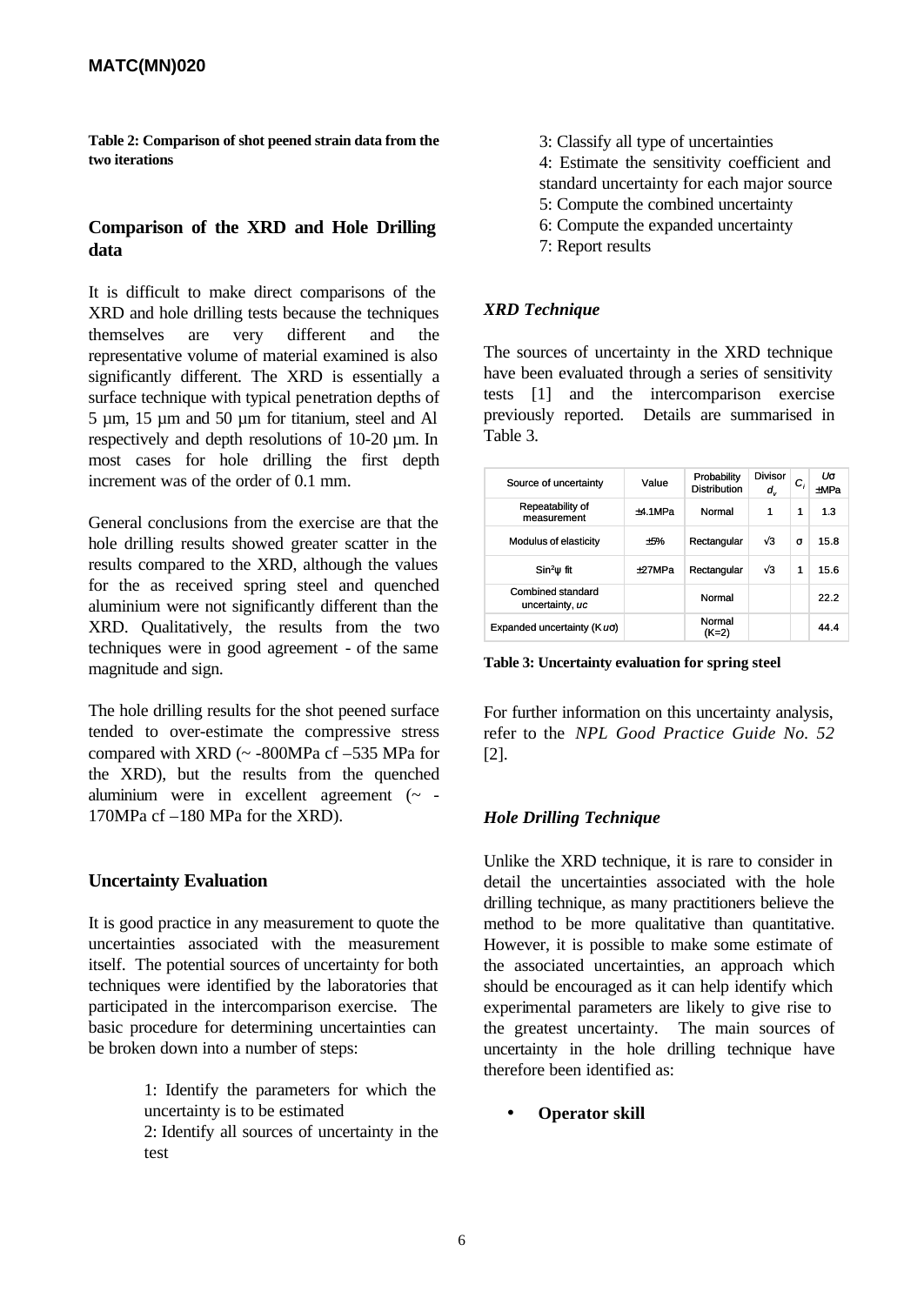The operator skill has been identified as the most important parameter in achieving a reliable and high quality measurement.

• **Analysis Method**

Current standards are not appropriate for non-uniform stress fields and other therefore other analysis techniques such as the *Integral Method* need to be used.

## • **Measurement Procedure**

There is a need for accurate depth increment measurements throughout the test, and particular attention must be focused on accurate zero depth detection. In addition, strain gauge installation, drill alignment and temperature compensation are also factors to be considered.

## • **Component**

Parameters such as surface preparation and material geometry have been identified as potential sources of uncertainty.

## **Summary and Conclusions**

Results in the second iteration generally showed excellent repeatability amongst the laboratories and reduced measurement uncertainties. For the quenched aluminium sample, the overall scatter in the XRD data was reduced by about 40% (comparing the standard deviations). There were small differences between the values measured in the two iterations, and a small systematic error in the reference values measured at NPL and subsequent measurements by the other laboratories.

In the second iteration, measurements on a 6082 aluminium alloy caused some problems because of the difficulties associated with the texture in the sample. The results show greater scatter between laboratories than seen with the quenched 7010 Al block, but overall the Laboratory repeatability was generally very good (typically  $\pm$  1-2MPa for repeat measurements on the 7010 aluminium)

The hole drilling data in the first iteration was variable. Results for the as-received steel and quenched aluminium samples were in reasonable

agreement but there were considerable differences and problems with the shot peened steel sample, which had a highly non-uniform stress profile. The main conclusion was that there was potential for at least two laboratories to improve their measurement technique, and the large variation in both the magnitude and scatter in the strains measured by the different participants highlights the scope for improvements in measurement practice. This was largely addressed with the repeat measurements in the second iteration, which showed excellent repeatability and improved quality data. All but one laboratory in the second iteration adopted the Integral method for analysing their data, and this is a key recommendation and finding from this exercise. A further validation exercise on representative data sets confirmed the suitability of different implementations of the Integral method.

For the hole drilling measurements, the accuracy of the strain data in the first few increments has an important effect on the subsequent results, as this is where the strain sensitivity is highest and the strain readings themselves are likely to be small and most susceptible to error. The quality of hole drilling data is often directly related to the skill of the operator and the quality of the measurement set-up. It is vital therefore that meticulous measurement practice and the correct analysis method be used for reliable data. *NPL Measurement Good Practice Guide No. 53* [3] addresses some of these issues in more detail.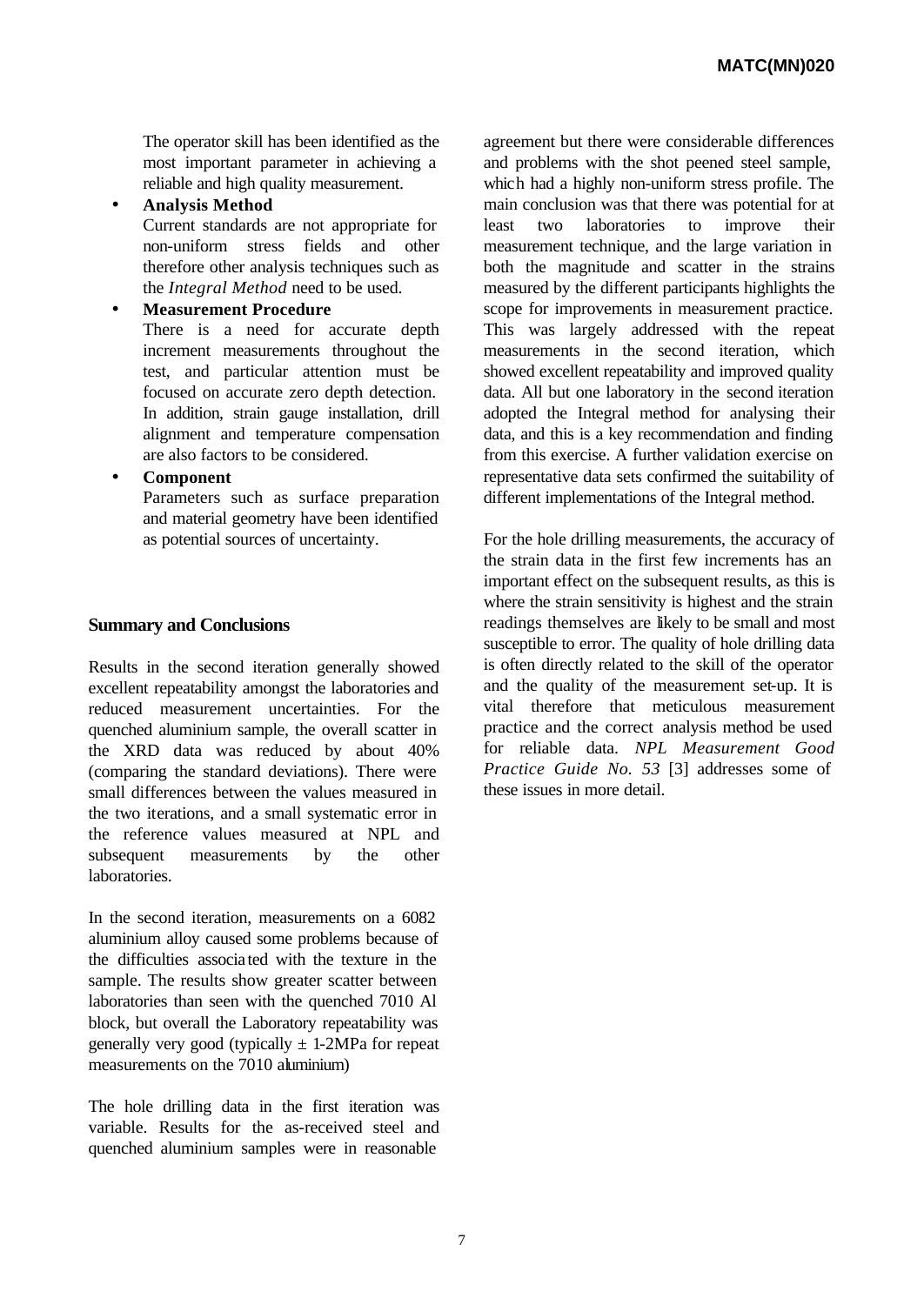## **Further Information**

Further information is available on other aspects of residual stress measurement including:

- [1] Sensitivity Evaluation for X-ray diffraction Residual Stress Measurements, NPL Report MATC(A)104, A Fry. April 2002
- [2] M.E. Fitzpatrick, A.T. Fry, P. Holdway, F.A. Kandil, J. Shackleton and L. Suominen: NPL Good Practice Guide No. 52: Determination of Residual Stresses by X-ray Diffraction. March 2002
- [3] PV Grant, J D Lord and PS Whitehead: NPL Measurement Good Practice Guide No. 53: The Measurement of Residual Stresses by the Incremental Hole Drilling Technique, May 2002

## **Acknowledgements**

This research was carried out as part of project CPM4.5 on the *Methods of Measuring Residual Stress in Components,* which is part of the CPM programme on *Characterisation and Performance of Materials,* funded by the Engineering Industries Directorate of the UK Department of Trade and Industry.

## **Additional Information**

For further information on residual stress measurement, the research project or to order a full copy please contact:

Jerry Lord NPL Materials Centre National Physical Laboratory Teddington Middlesex TW11 0LW UK

Telephone: 020 8977 3222 (switchboard) Direct Line: 020 8943 6340 Facsimile: 020 8943 6722 E-mail: jerry.lord@npl.co.uk

**Website: www.npl.co.uk/materials/residualstress**

*Ó Crown Copyright 2002. Reproduced by permission of the Controller of HMSO.*